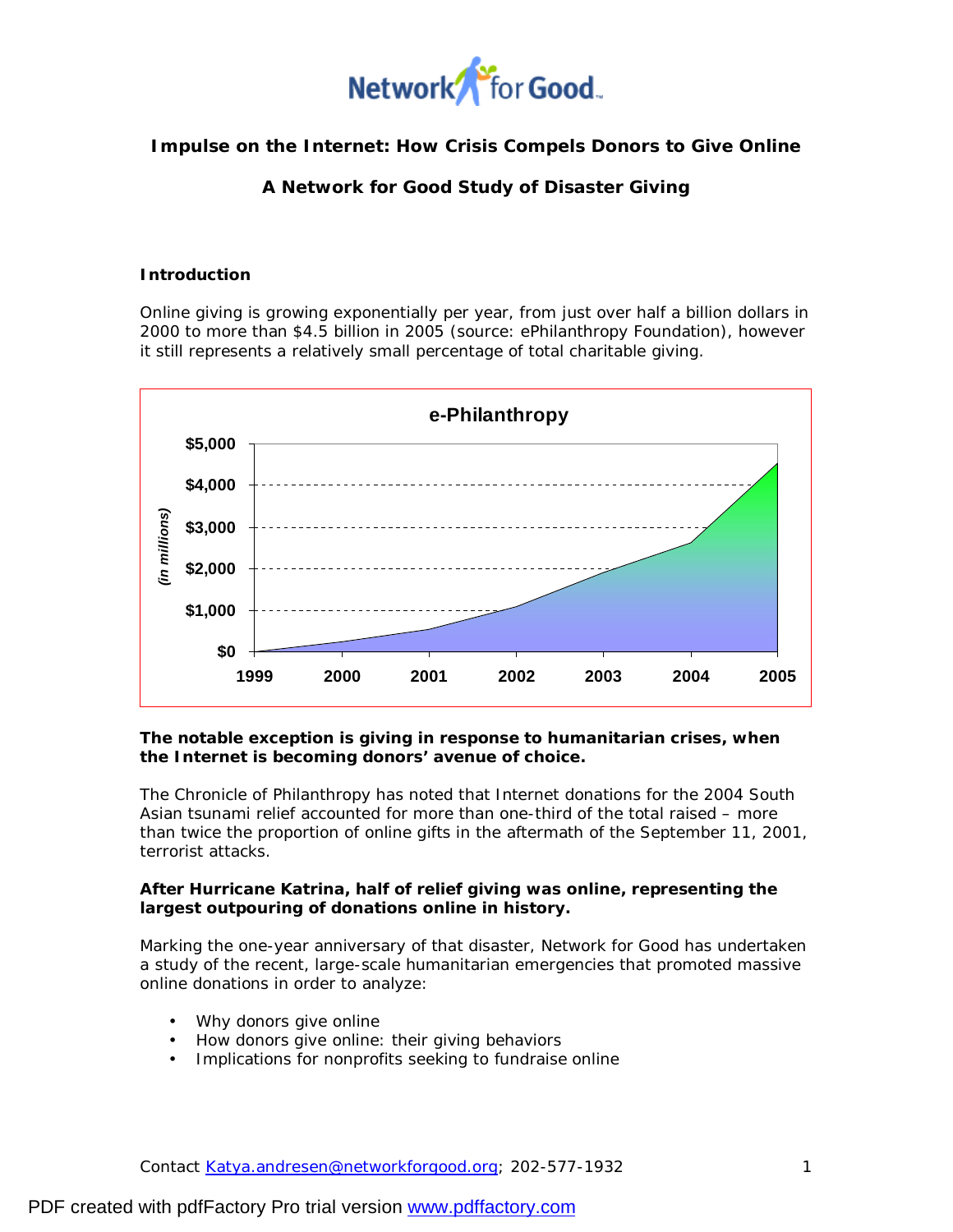

### **Methodology**

This study is based on analysis of \$24.5 million in charitable giving online through Network for Good in response to three major crises: the December 2004 tsunamis, Hurricane Katrina in August 2005 and the Pakistan earthquake of October 2005.

- Tsunami relief: 82,000 donations totaling \$11 million for 124 charities
- Katrina relief: 107,000 donations totaling \$13 million for 344 charities
- Pakistan relief: 3,100 donations totaling \$500,000 for 75 charities

As the Internet's largest nonprofit giving portal, Network for Good has a uniquely rich set of data on online giving. Since its inception in November 2001, Network for Good has processed nearly \$100 million in donations for over 23,000 different charities, including the \$24.5 million that is the focus of this study. Through [www.networkforgood.org](http://www.networkforgood.org), online donors can support more than one million different charities in the GuideStar database. In addition, Network for Good processes donations for about 6,000 nonprofits via their own web sites.

### **Findings**

Finding #1: The Internet is ideally matched to charitable giving at times of disaster, when technology can turn the impulse to help into a donation within seconds. This "impulse effect" is evinced in increased traffic, donations and conversion rates.

Disaster giving is impulse giving. People are shocked by the disturbing words and pictures that emerge from humanitarian disasters, and they want to help in that moment. By enabling people to react immediately -- when they feel moved by the unfolding story -- online giving likely increases the rates at which feeling is converted to charitable action. This is especially true when giving links are integrated into online news content, as Network for Good has seen through its partners AOL and Yahoo!

The "impulse effect" was strong in all three crises:

Tsunami: web traffic 10 times normal volume, donations six times normal volume Katrina: web traffic 75 times normal volume, donations 20 times normal volume Earthquake: web traffic double normal volume, donations double normal volume

The spike in web site traffic and giving following the December 2004 tsunami in comparison to normal volume was less pronounced than that following Hurricane Katrina because normal traffic and giving is already quite elevated in December. In fact, in a typical year, 40% of Network for Good's annual volume of donations is given during the holiday season.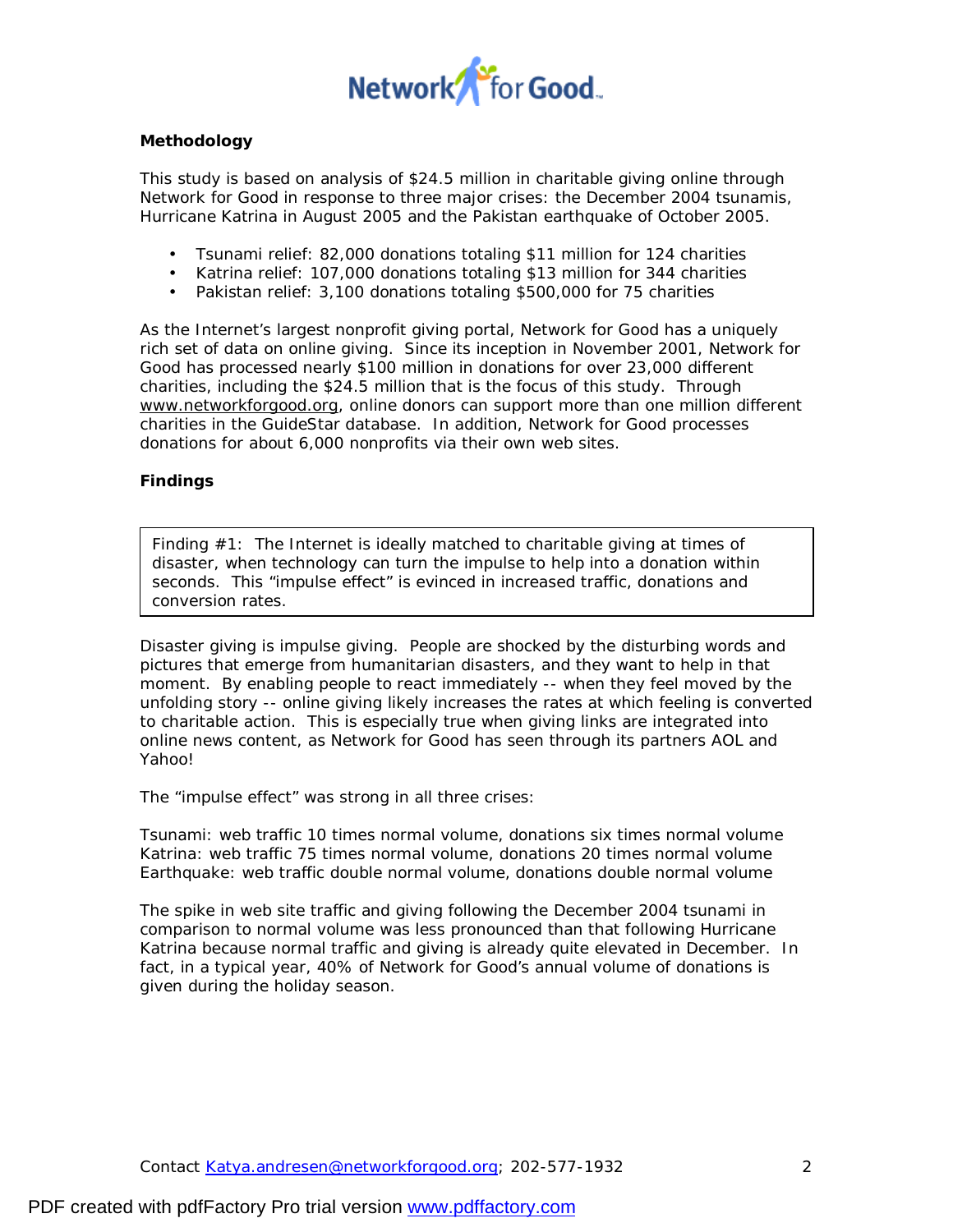# Network<sup>S</sup> for Good.



Search has become a crucial medium to connect donors to websites where they can channel their desire to take action. Network for Good saw a five-fold increase from normal conversion rates on search marketing during Hurricane Katrina. This was the first disaster in which Network for Good was able to monitor these conversion rates from search, and they indicated that donors were far more motivated to give to charity during the disaster than during non-crisis periods.

Finding #2: Disaster giving online follows a "fast but fleeting" pattern. The "impulse effect" spikes and drops within a short, two- to six-day timeframe.

As the web traffic would suggest, donor interest rises and falls quickly in the wake of a crisis, and giving patterns are similarly "fast but fleeting." Giving typically peaks between two and six days after disaster strikes.

Hurricane Katrina's spike is typical of disaster giving via Network for Good: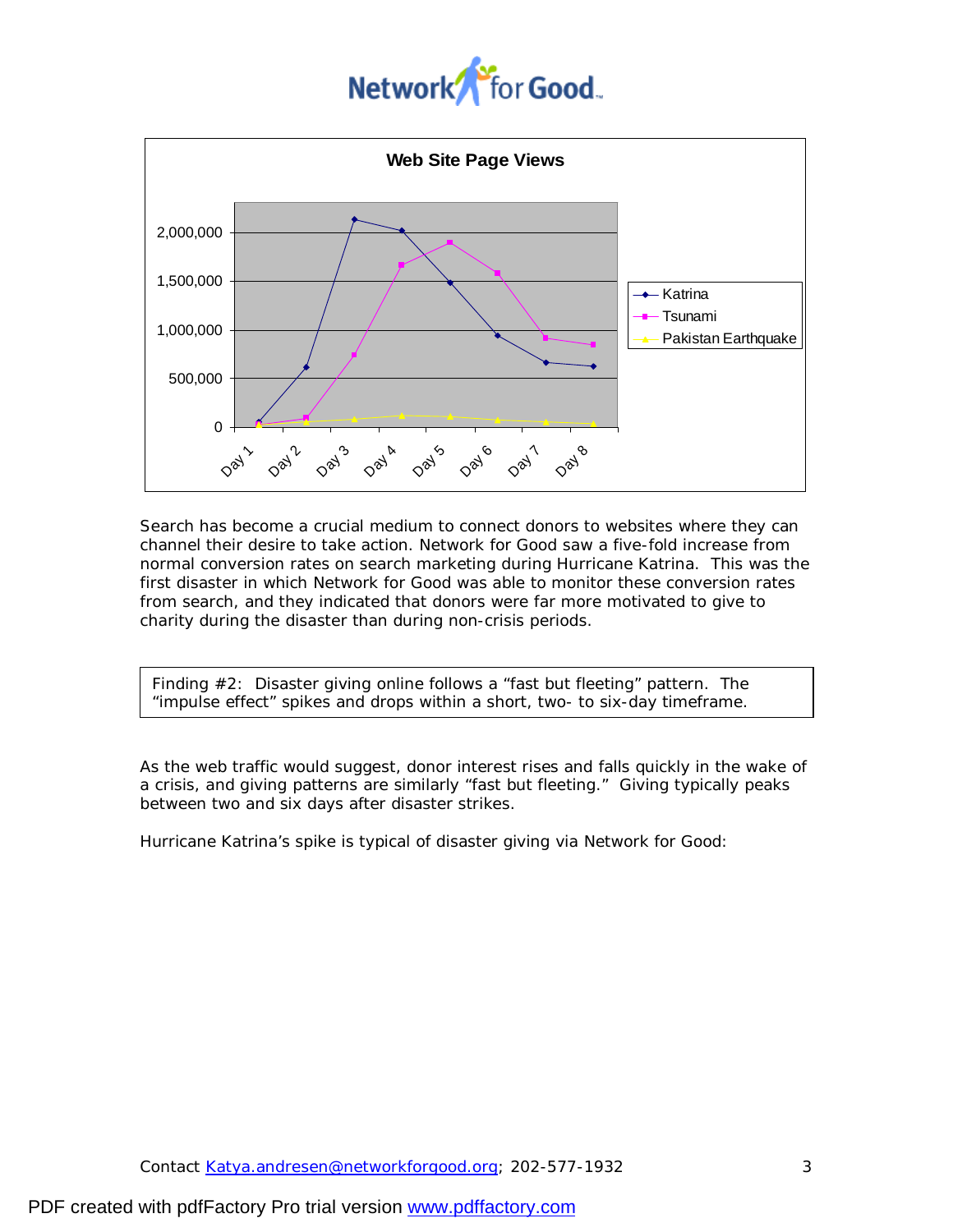## Network for Good.



Finding #3: News coverage is a major driver of giving online. Half of Network for Good's traffic in crisis is driven by links with AOL and Yahoo!, with links within their news content generating the most donations.

Online giving appears to be driven largely by news coverage, especially imbedded links within online news coverage. As coverage spikes and wanes, so does giving. The weeklong "impulse effect" is commensurate with the amount of time that humanitarian disasters are on the front page of daily newspapers or headlined in online and television coverage.

The leading source of Network for Good's donations is consistently "how to help" links within AOL and Yahoo!, as well as on sites such as CNN and USA Today.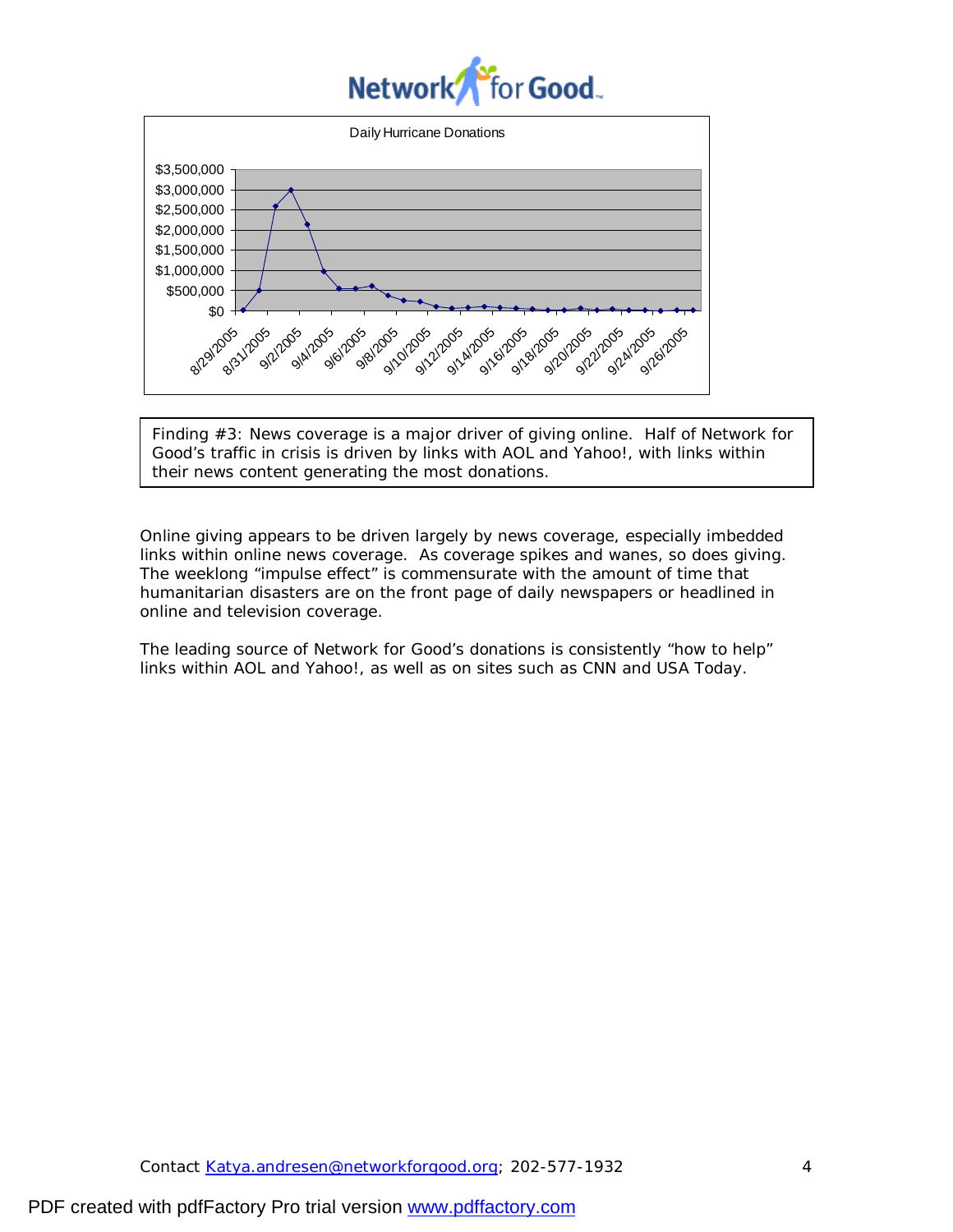| Network <sup>Y</sup> for Good. |  |
|--------------------------------|--|
|--------------------------------|--|



The angle of online and offline news coverage also influences giving patterns. For example, stories about pets left behind during Hurricane Katrina led to \$1 million in giving to animal welfare organizations like the Humane Society, Noah's Wish and PETSMART Charities on Network for Good.

Finding #4: Whether due to the impulsive nature of online giving or the credit card effect, online donors are more generous than offline donors.

The average online gift across all crises was approximately \$125. For Katrina, the average gift was \$119. That is close to Network for Good's 2005 average gift size of \$123 (excluding gifts of over \$5,000) and far more than the average offline gift to charity, which was \$27 (excluding gifts of over \$5,000). The sources of the below figures are the Target Analysis Group, eNonprofit Benchmarks Study from the Advocacy Institute and Network for Good. Industry Online figures for 2004 and 2005 are based on September-to-September reporting periods.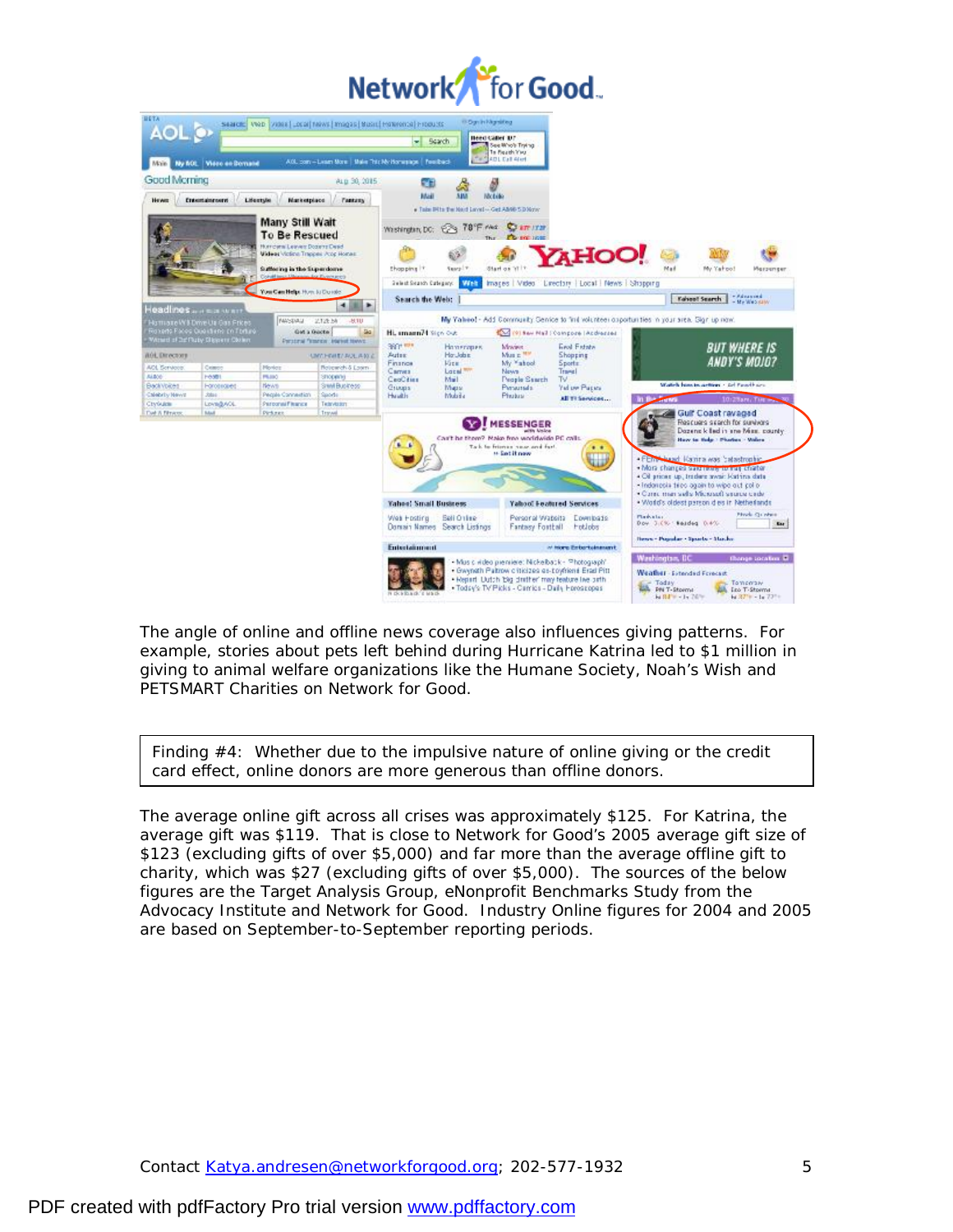## Network<sup>'</sup> or **Good**.



In terms of the reasons behind the high giving levels online, possible explanations are the impulsive nature of disaster giving, consumers' tendency to spend more on credit cards than by check, or a wealthier demographic choosing to give online.

Finding #5: Big nonprofit brands win in a disaster, but donors value choice.

Most people have favorite charities that are related to their personal affinities. They may support a local church, their alma mater, an organization that fights a disease that a relative had, or a community center that helps kids from their old neighborhood. But at times of disaster, donors who want to help may not have personal experience with the organizations providing relief. This leads them to give to organizations with familiar names and strong brand recognition, unless they are presented with information on other organizations from a trusted source.

Network for Good's experience reflects this. In each disaster, much of giving was focused on well-known organizations, but a significant number of donors opted to support smaller or lesser-known organizations because they were presented with a comprehensive, screened list of charities and reliable information about them. In this way, by serving as a charitable vetting organization and aggregator, Network for Good seems to have somewhat leveled the digital playing field for charitable fundraising.

For example, during Hurricane Katrina relief efforts, Network for Good's page featured dozens of charities. About 60% of donations were to the American Red Cross – a low figure compared to the 80% contributed to the American Red Cross overall in response to the disaster. The other 40% went to 343 other organizations. In the case of tsunami, donors at Network for Good gave to a total of 124 charities; in response to the Pakistan earthquake, 75.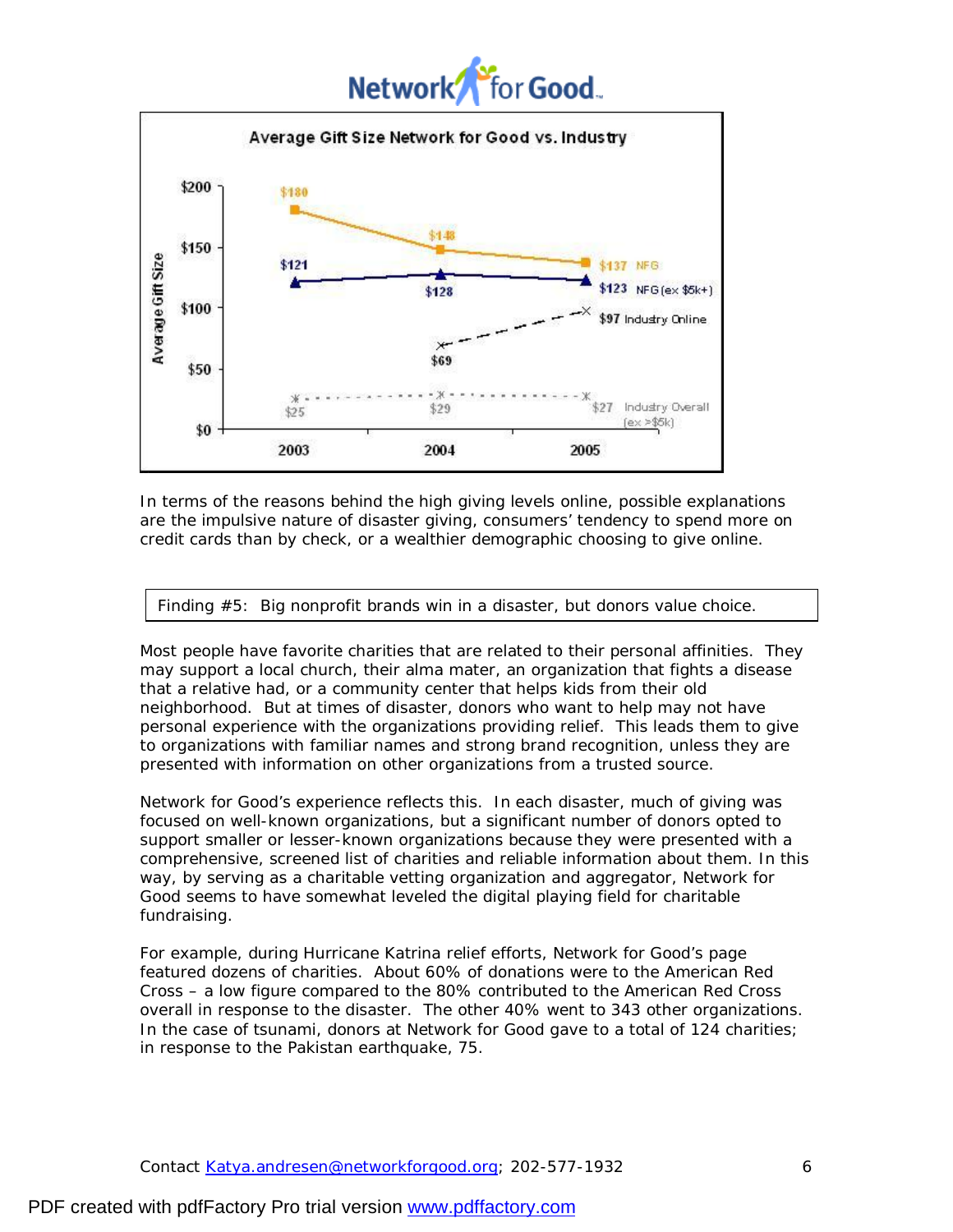

- Top three tsunami charities: American National Red Cross, United States Fund for UNICEF and AmeriCares Foundation, Inc.
- Top three Katrina charities: American Red Cross, Salvation Army and Catholic Charities USA
- Top three earthquake charities: Humanity First USA, United States Fund for UNICEF and Save the Children

Finding #6: The Internet has created a new type of donor: the citizen philanthropist.

While fundraising was once primarily the domain of nonprofits and their corporate partners, with each crisis, Network for Good has seen an increasing number of people creating links to their favorite charities to fundraise on their behalf.

Hundreds of blogs, individual web sites and small business web sites – and a few celebrities - have linked to Network for Good at times of crisis. Dozens of individuals contacted Network for Good to announce they had set up their own web sites in the wake of Katrina to match people willing to provide housing with victims. The result was a thriving, if somewhat fragmented, network of people mobilizing resources, many of which Network for Good featured on its web page.

Much of these initiatives were fueled by a demand among donors for ways to fulfill their desire to volunteer and otherwise support relief efforts beyond financial gifts. Here are some typical emails from individuals who donated to Katrina relief efforts:

*"We would like to know whom to contact about relocating a homeless hurricane family to Orlando, Florida, to help them get on their feet again and to offer support. We have a big house and a big heart."* 

*"I really want to go down there and help ASAP how and when is that possible. What can I do, I would really like to make a long commitment to go down there and help save lives. I just don't feel right sitting at home seeing this on TV. I'd rather be part of a solution."* 

*"My daughter and I want to go to the Biloxi or New Orleans area to volunteer to do whatever we can. Driving, helping relocate, cleaning, feeding, whatever."* 

Network for Good referred over 15,000 people to volunteer opportunities in the wake of Katrina.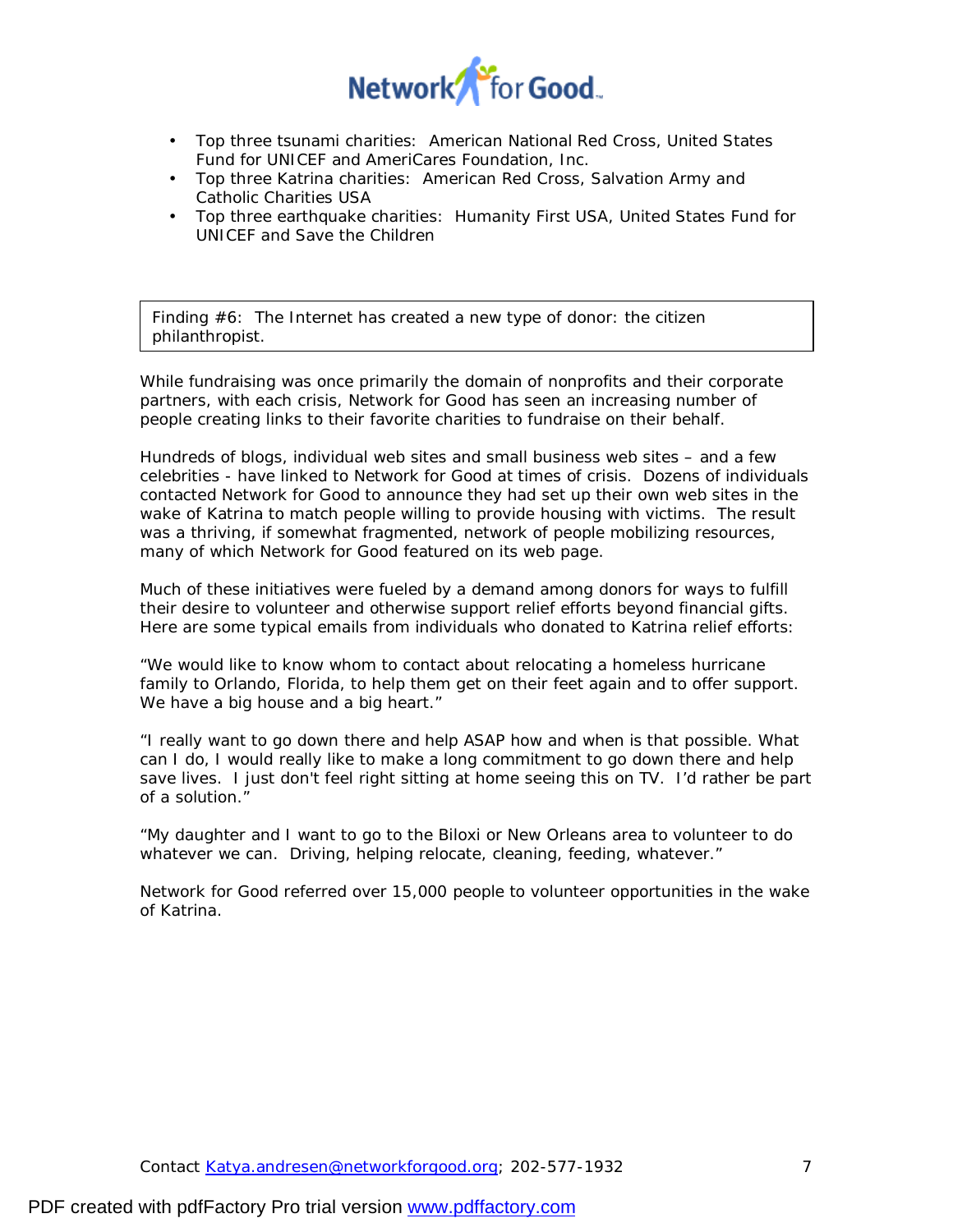

Finding #7: Increased fraud and media coverage of nefarious fundraisers increased donor skepticism.

Of course, not all of the web sites created in response to Katrina were legitimate, a fact covered widely in the media. Privacy and security was consistently the  $#1$ clicked on FAQ throughout Network for Good's site during crisis, an indication that fraud is a chief concern of donors. In response to such concerns, organizations like the American Red Cross issued lists of official donation processing vendors, including Network for Good.

While clearly a concern of donors, fear of fraud does not appear to be harming the growth of online giving in response to disasters – especially among the younger demographic that donates and conducts much of their personal business online. (The average age of donors at Network for Good is 39.) If anything, donors are becoming smarter and will confirm a website is trusted, including looking for a Better Business Bureau Wise Giving Alliance seal.

Finding #8: Fears of compassion fatigue may be overblown; disasters don't appear to drastically depress giving in other areas.

Network for Good's overall giving for 2005 *apart from crisis giving* showed a 43% increase over non-crisis giving the previous year, suggesting that the specter of compassion fatigue did not depress donations to non-crisis charities. Most donors appear to give to crisis in addition to their regular giving both online and offline.

In fact, 2005's holiday giving was the highest month for non-crisis giving on record at Network for Good despite a three-crisis year, with \$7.2 million donated to more than 7,800 charities in December alone. The most-supported organization was FINCA International, which supports village banking internationally and exclusively uses Network for Good for its donation processing.

Finding #9: A key to avoiding post-disaster dips in giving are recurring gift programs.

Because disaster giving is impulsive by nature, it brings in many new donors to charities – but not necessarily donors that are long-term or personally invested.

Network for Good has encouraged donors to sign up for monthly recurring gifts in support of disaster relief during donation check-out process to address this issue, yielding several thousand new monthly givers. Automatic monthly gifts -- many set up in the wake of disasters -- now account for more than \$100,000 in donations per month via Network for Good. Monthly giving provides nonprofits a steady source of donations, which is especially important since enormous resources are needed over the long term to cope with disasters such as Hurricane Katrina.

In 2006, monthly giving represents 30% of the total number of donations made through Network for Good.